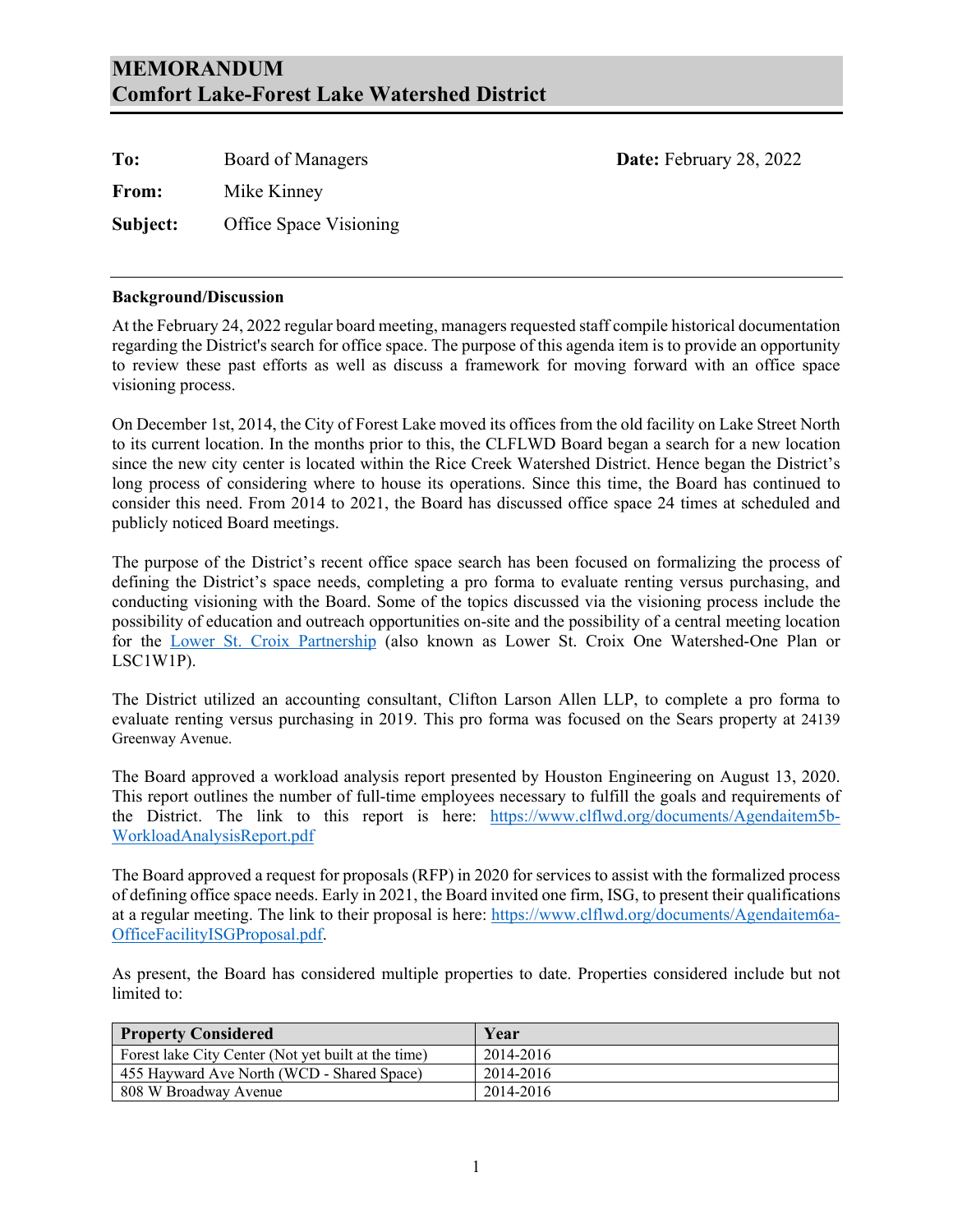## **MEMORANDUM Comfort Lake-Forest Lake Watershed District**

| 1420 Lake Street South (Not yet built at the time) | 2014-2016 |
|----------------------------------------------------|-----------|
| 1432 Lake Street South                             | 2014-2016 |
|                                                    |           |
| 608 Lake Street South                              | 2014-2016 |
| 146 Lake Street North                              | 2014-2016 |
| 143 Lake Street North                              | 2014-2019 |
| 20 North Lake Street                               | 2014-2019 |
| 25 North Lake Street                               | 2019      |
| 44 Lake Street South                               | 2019      |
| 568 Lake Street South                              | 2019      |
| 1107 Scandia Trail                                 | 2019      |
| 23615 Forest Boulevard North                       | 2019      |
| 66 Lake Boulevard                                  | 2019      |
| 255 Highway 97                                     | 2019      |
| 24139 Greenway Avenue                              | 2019      |
| 8241 North Shore Trail                             | 2021      |
| PID's 1603221420001 & 420005 & 420004              | 2021-2022 |
| PID 1603221410001                                  | 2021-2022 |

To date the board has discussed office space 24 times at scheduled and publicly noticed Board meetings. These meeting dates, agenda item names, and general topics of discussion are listed here:

| <b>Date</b>                  | Agenda item                           | <b>Topic of Discussion</b>               |
|------------------------------|---------------------------------------|------------------------------------------|
| June 26, 2014                | Office Space                          | New City Hall/New Space                  |
| July 24, 2014                | Office Space                          | Office Location                          |
| August 28, 2014              | Office Space (2 items)                | Principal place of business/agent        |
| September 25, 2014           | Office Space                          | Real-estate agent/Brokers & manager      |
|                              |                                       | feedback                                 |
| October 23, 2014             | Office Space                          | Multiple property considerations &       |
|                              |                                       | tours                                    |
| November 20, 2014            | Office Space Update                   | 44 Lake Street South & Request to        |
|                              |                                       | utilize for storage (Historical society) |
| November 8, 2014             | Office Space                          | 44 Lake Street South                     |
| October 5 <sup>th</sup> 2017 | Change in Principal Place of Business | Continuation of board meetings at the    |
|                              |                                       | Forest Lake City Hall (outside of        |
|                              |                                       | CLFLWD Boundary)                         |
| June 7, 2018                 | District Office Space                 | Options to consider concerning lease     |
|                              |                                       | expiration                               |
| November 15, 2018            | District Office Space                 | Multiple property considerations         |
| January 10, 2019             | District Office Space                 | Closed session to discuss multiple       |
|                              |                                       | properties                               |
| March 4, 2019                | Office Space Update                   | 24139 Greenway Avenue                    |
| March 28, 2019               | Office Space                          | Space needs & retrofits                  |
| May 21, 2019                 | Office Space                          | Closed Session 24139 Greenway Ave.       |
|                              |                                       | & 44 Lake Street South                   |
| June 3, 2019                 | District Office Space                 | 44 Lake Street South                     |
| August 8, 2019               | Office Space                          | Lease, staffing, visioning, & RFP        |
| November 10, 2020            | Land Acquisition & Management         | Streamlining search for office space     |
| January 14, 2021             | District Office Space                 | Lease ending, outreach and education     |
|                              |                                       | opportunities, & consider land rather    |
|                              |                                       | than built office                        |
| August 12, 2021*             | <b>Land Acquisition Updates</b>       | Parcels of land near FL Middle School    |